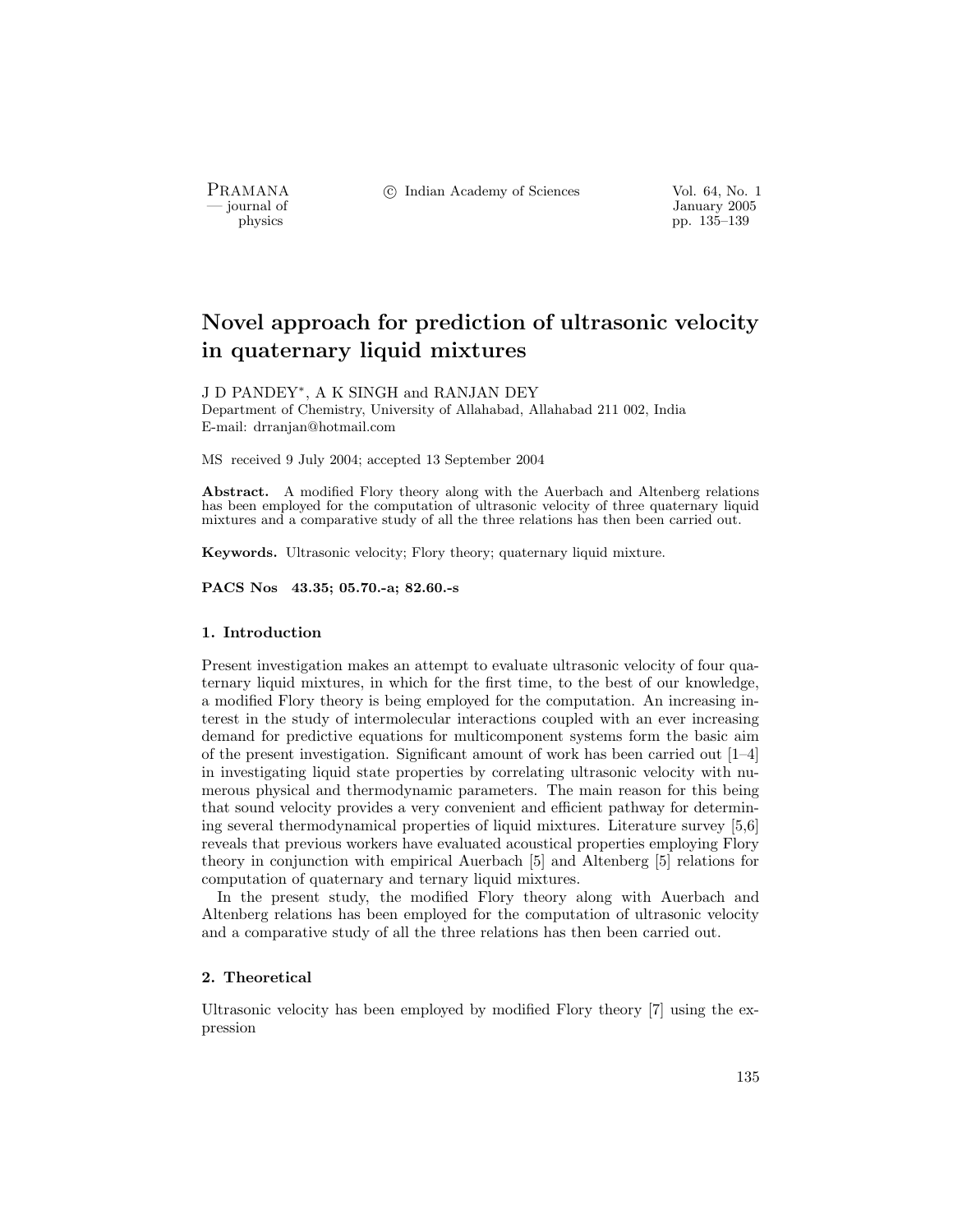J D Pandey, A K Singh and Ranjan Dey

| Component    | $\boldsymbol{u}$<br>$(m s^{-1})$ | $\rho$<br>$(g \text{ cc}^{-3})$ | $\alpha \cdot 10^{-3}$<br>$(K^{-1})$ | $(cc \text{ mol}^{-1})$ | $\beta_T \cdot 10^{-11}$<br>$\rm (cm^2\ dyn^{-1})$ |
|--------------|----------------------------------|---------------------------------|--------------------------------------|-------------------------|----------------------------------------------------|
| $n$ -Pentane | 990                              | 0.6216                          | 1.6626                               | 116.08                  | 21.23                                              |
| Toluene      | 1304                             | 0.8627                          | 1.0740                               | 106.81                  | 9.22                                               |
| $n$ -Heptane | 1131                             | 0.6791                          | 1.2589                               | 147.47                  | 14.2                                               |
| Cyclohexane  | 1253                             | 0.7734                          | 1.2150                               | 108.76                  | 11.4                                               |
| $n$ -Hexane  | 1076                             | 0.6552                          | 1.3897                               | 131.53                  | 17.1                                               |
| Benzene      | 1296                             | 0.8736                          | 1.2265                               | 89.82                   | 9.67                                               |
| $n$ -Decane  | 1224                             | 0.7263                          | 1.0500                               | 195.94                  | 11.62                                              |

Table 1. Parameters for the pure components at 298.15 K.

$$
U_{\text{mix}} = \left(\frac{1}{\beta_{s,\text{mix}}\rho_{\text{mix}}}\right)^{1/2},\tag{1}
$$

where  $\beta_{s,\text{mix}}$  and  $\rho_{\text{mix}}$  represent isentropic compressibility and density of the mixture. These parameters have been evaluated by Flory theory [3]. The Flory– Patterson theory [8] in conjunction with Auerbach relation gives the following expression for ultrasonic velocity:

$$
U = \left(\frac{\sigma^* \tilde{\sigma}(\tilde{v})}{6.3 \times 10^{-4} \rho}\right)^{2/3},\tag{2}
$$

where

$$
\sigma^* = K^{1/3} P^{*2/3} T^{*1/3} \tag{3}
$$

and

$$
\tilde{\sigma}(\tilde{v}) = M\tilde{v}^{-5/3} - \left(\frac{\tilde{v}^{1/3} - 1}{\tilde{v}^2} \ln \frac{\tilde{v}^{1/3} - 0.5}{\tilde{v}^{1/3} - 1}\right),\tag{4}
$$

where all the notations have their usual significance and can be evaluated by the method proposed elsewhere [9].

Flory theory in conjunction with Altenberg's relation gives the following expression for evaluating ultrasonic velocity:

$$
U = 5.663 \left( \frac{K^2 P^{*4} T^{*2} L}{\rho^2 M} \right)^{1/6} \times \left[ M \tilde{v}^{-5/3} - \frac{\tilde{v}^{1/3} - 1}{\tilde{v}^2} \ln \left\{ \frac{\tilde{v}^{1/3} - 0.5}{\tilde{v}^{1/3} - 1} \right\} \right],
$$
\n(5)

where L is the Loschmidt number equal to  $2.6872 \times 10^{19}$  cm<sup>3</sup> and  $P^*$ ,  $\tilde{v}$  and  $T^*$ for the quaternary liquid mixtures have been computed by the method given elsewhere [6].

136 Pramana – J. Phys., Vol. 64, No. 1, January 2005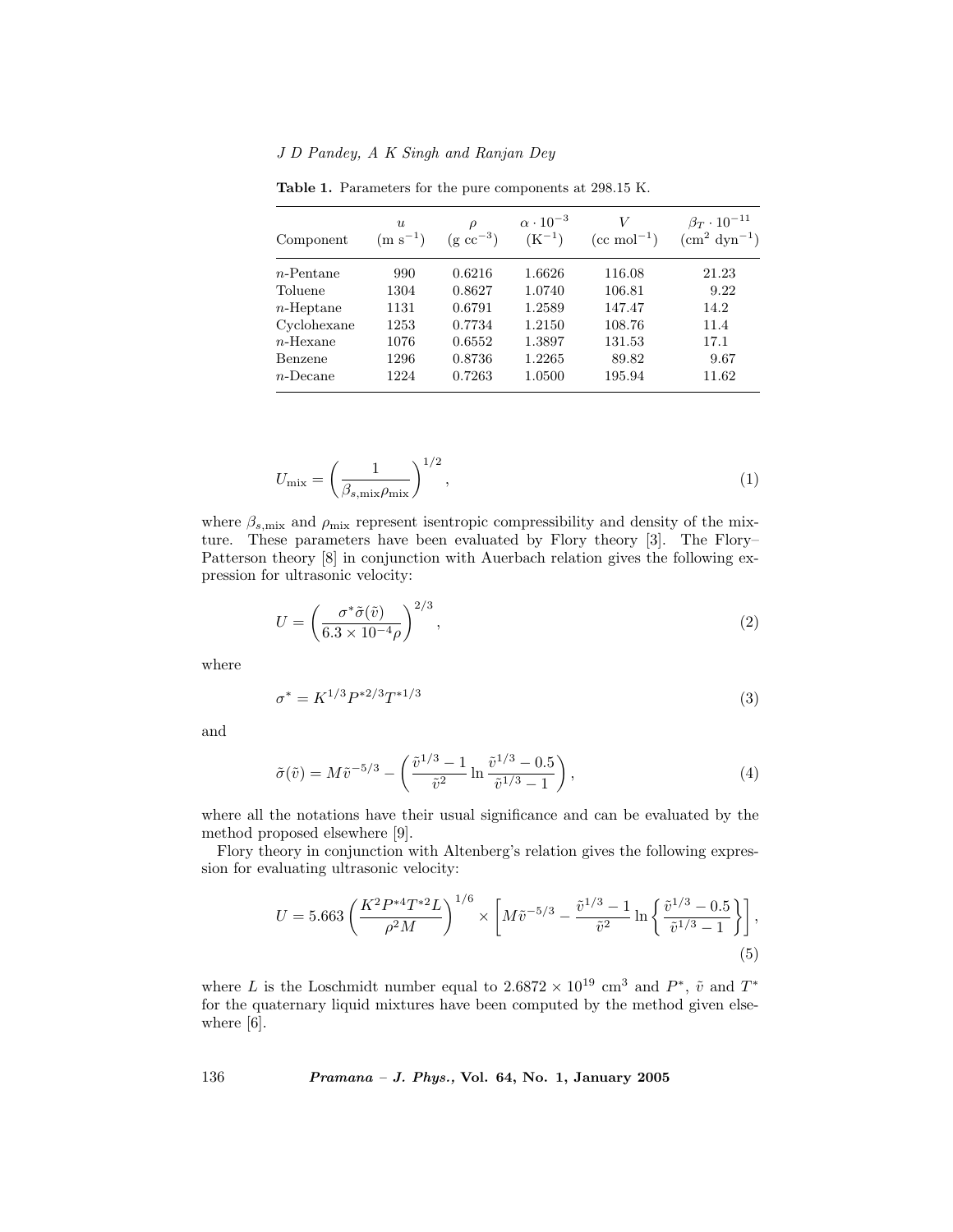Ultrasonic velocity in quaternary liquid mixtures

Table 2. Ultrasonic velocity of quaternary systems by Flory theory, Auerbach and Altenberg relations at 298.15 K.

|                                            |                            |       | $u$ (exp)    |           |                                       | $u$ (Flory) $u$ (Auerbach) $u$ (Altenberg) % dev. |         | % dev.    | % dev.                   |  |  |  |
|--------------------------------------------|----------------------------|-------|--------------|-----------|---------------------------------------|---------------------------------------------------|---------|-----------|--------------------------|--|--|--|
| $x_{\rm 1}$                                | $x_2$                      | $x_3$ | $(m s^{-1})$ | $(m s-1)$ | $(m s^{-1})$                          | $(m s^{-1})$                                      |         |           | Flory Auerbach Altenberg |  |  |  |
| $n$ -Pentane+toluene+n-heptane+cyclohexane |                            |       |              |           |                                       |                                                   |         |           |                          |  |  |  |
|                                            | 0.0404 0.6358 0.1544       |       | 1270.10      | 1266.38   | 1317.40                               | 1206.00                                           | 0.29    | $-3.72$   | 5.05                     |  |  |  |
|                                            | 0.0560 0.5737 0.1284       |       | 1256.30      | 1241.01   | 1314.20                               | 1199.90                                           | 1.22    | $-4.61$   | 4.49                     |  |  |  |
|                                            | 0.0735 0.5474 0.1120       |       | 1243.50      | 1236.17   | 1310.60                               | 1194.00                                           | 0.59    | $-5.40$   | 3.98                     |  |  |  |
|                                            | 0.0935 0.5282 0.0959       |       | 1230.20      | 1231.65   | 1308.10                               | 1188.40                                           | $-0.12$ | $-6.33$   | 3.40                     |  |  |  |
|                                            | 0.1141 0.5054 0.0793       |       | 1223.70      | 1226.56   | 1305.20                               | 1181.80                                           | $-0.23$ | $-6.66$   | 3.42                     |  |  |  |
|                                            | 0.1134 0.4948 0.0660       |       | 1232.30      | 1226.26   | 1308.30                               | 1184.90                                           | 0.49    | $-6.17$   | 3.85                     |  |  |  |
|                                            | 0.1511 0.4602 0.0487       |       | 1218.70      | 1216.75   | 1299.70                               | 1170.60                                           | 0.16    | $-6.65$   | 3.95                     |  |  |  |
|                                            | 0.1709 0.4395 0.0338       |       | 1213.20      | 1211.72   | 1294.70                               | 1163.80                                           | 0.12    | $-6.72$   | 4.07                     |  |  |  |
|                                            | $0.1071$ $0.4099$ $0.0783$ |       | 1234.50      | 1216.79   | 1304.30                               | 1175.40                                           | 1.43    | $-5.65$   | 4.79                     |  |  |  |
|                                            | 0.1126 0.4267 0.1137       |       | 1218.10      | 1215.60   | 1301.20                               | 1167.80                                           | 0.21    | $-6.82$   | 4.13                     |  |  |  |
|                                            | 0.1783 0.2174 0.1637       |       | 1201.50      | 1178.43   | 1286.20                               | 1118.10                                           | 1.92    | $-7.05$   | 6.94                     |  |  |  |
|                                            | 0.1991 0.2200 0.1674       |       | 1199.20      | 1174.81   | 1283.30                               | 1111.40                                           | 2.03    | $-7.01$   | 7.32                     |  |  |  |
|                                            | 0.1794 0.6020 0.1481       |       | 1233.20      | 1223.86   | 1293.70                               | 1156.10                                           | 0.76    | $-4.91$   | 6.25                     |  |  |  |
|                                            | 0.1351 0.1100 0.1484       |       | 1217.20      | 1176.16   | 1291.20                               | 1125.30                                           | 3.37    | $-6.08$   | 7.55                     |  |  |  |
|                                            | 0.0948 0.3338 0.2524       |       | 1227.50      | 1200.52   | 1301.30                               | 1141.80                                           | 2.20    | $-6.01$   | 6.98                     |  |  |  |
|                                            |                            |       |              |           |                                       | <b>APD</b>                                        | 0.96    | $-5.99$   | 5.08                     |  |  |  |
|                                            |                            |       |              |           | $n$ -Pentane+n-hexane+benzene+toluene |                                                   |         |           |                          |  |  |  |
|                                            | 0.0943 0.0918 0.4587       |       | 1260.10      | 1226.19   | 1292.70                               | 1204.30                                           | 2.69    | $-2.59\,$ | 4.43                     |  |  |  |
|                                            | 0.1300 0.1373 0.2974       |       | 1233.20      | 1202.54   | 1285.20                               | 1171.20                                           | 2.49    | $-4.22$   | 5.03                     |  |  |  |
|                                            | $0.1278$ $0.1288$ $0.3589$ |       | 1237.30      | 1206.79   | 1282.70                               | 1173.90                                           | 2.47    | $-3.67$   | 5.12                     |  |  |  |
|                                            | 0.1492 0.1384 0.3421       |       | 1217.90      | 1199.19   | 1278.20                               | 1160.20                                           | 1.54    | $-4.95$   | 4.74                     |  |  |  |
|                                            | 0.1843 0.1484 0.2711       |       | 1200.10      | 1186.65   | 1273.50                               | 1141.60                                           | 1.12    | $-6.12$   | 4.87                     |  |  |  |
|                                            | 0.1823 0.1640 0.3613       |       | 1197.90      | 1187.00   | 1267.10                               | 1134.70                                           | 0.91    | $-5.78$   | 5.28                     |  |  |  |
|                                            | 0.1819 0.1601 0.3342       |       | 1200.10      | 1186.98   | 1269.30                               | 1137.30                                           | 1.09    | $-5.77$   | 5.23                     |  |  |  |
|                                            | 0.1250 0.1655 0.2455       |       | 1223.10      | 1196.78   | 1282.30                               | 1162.00                                           | 2.15    | $-4.84$   | 5.00                     |  |  |  |
|                                            | 0.1691 0.2041 0.2218       |       | 1201.30      | 1178.61   | 1271.40                               | 1129.00                                           | 1.89    | $-5.84$   | 6.02                     |  |  |  |
|                                            | 0.1866 0.0826 0.1250       |       | 1229.30      | 1193.75   | 1286.90                               | 1255.00                                           | 2.89    | $-4.69$   | $-2.09$                  |  |  |  |
|                                            | 0.1372 0.1578 0.5548       |       | 1211.40      | 1206.31   | 1273.60                               | 1256.00                                           | 0.42    | $-5.13$   | $-3.68$                  |  |  |  |
|                                            | 0.0660 0.1053 0.7033       |       | 1268.10      | 1242.44   | 1287.30                               | 1209.80                                           | 2.02    | $-1.51$   | 4.60                     |  |  |  |
|                                            | 0.0524 0.1434 0.4201       |       | 1260.50      | 1224.70   | 1298.20                               | 1205.70                                           | 2.84    | $-2.99$   | 4.35                     |  |  |  |
|                                            | 0.1568 0.0468 0.4582       |       | 1256.30      | 1219.66   | 1283.40                               | 1290.70                                           | 2.92    | $-2.16$   | $-2.74$                  |  |  |  |
|                                            |                            |       |              |           |                                       | <b>APD</b>                                        | 1.83    | 4.32      | 4.53                     |  |  |  |
|                                            |                            |       |              |           |                                       | $n$ -Pentane+n-hexane+cyclohexane+benzene         |         |           |                          |  |  |  |
|                                            | $0.0488$ $0.1238$ $0.1831$ |       | 1240.10      | 1206.55   | 1290.70                               | 1193.90                                           | 2.71    | $-4.08$   | 3.73                     |  |  |  |
|                                            | 0.0658 0.1078 0.2036       |       | 1239.90      | 1205.61   | 1291.80                               | 1190.90                                           | 2.77    | $-4.19$   | 3.95                     |  |  |  |
|                                            | 0.0813 0.0934 0.2238       |       | 1237.20      | 1204.76   | 1289.80                               | 1186.80                                           | 2.62    | $-4.25$   | 4.07                     |  |  |  |
|                                            | 0.1006 0.0778 0.2430       |       | 1236.60      | 1203.24   | 1284.20                               | 1180.60                                           | 2.70    | $-3.85$   | 4.53                     |  |  |  |
|                                            | 0.1180 0.0629 0.2615       |       | 1230.20      | 1202.06   | 1285.70                               | 1177.00                                           | 2.29    | $-4.51$   | 4.32                     |  |  |  |
|                                            | 0.1243 0.0456 0.2842       |       | 1240.10      | 1203.96   | 1290.30                               | 1180.30                                           | 2.91    | $-4.05$   | 4.82                     |  |  |  |
|                                            | $0.1410$ $0.1304$ $0.3129$ |       | 1205.40      | 1185.44   | 1273.40                               | 1136.00                                           | 1.66    | $-5.64$   | 5.76                     |  |  |  |
|                                            | 0.1560 0.1262 0.1513       |       | 1213.50      | 1181.01   | 1268.30                               | 1143.00                                           | 2.68    | $-4.52$   | 5.81                     |  |  |  |
|                                            | 0.1285 0.1192 0.5888       |       | 1206.20      | 1193.07   | 1278.80                               | 1123.00                                           | 1.09    | $-6.02$   | 6.90                     |  |  |  |
|                                            | 0.1537 0.0925 0.1685       |       | 1226.40      | 1187.54   | 1271.10                               | 1155.00                                           | 3.17    | $-3.64$   | 5.82                     |  |  |  |
|                                            | 0.1649 0.1013 0.5177       |       | 1194.30      | 1187.37   | 1274.90                               | 1119.70                                           | 0.58    | $-6.75$   | 6.25                     |  |  |  |
|                                            | 0.1368 0.1258 0.1507       |       | 1210.50      | 1185.41   | 1274.50                               | 1153.50                                           | 2.07    | $-5.29$   | 4.71                     |  |  |  |
|                                            | 0.0910 0.1721 0.6137       |       | 1201.60      | 1192.26   | 1280.20                               | 1119.00                                           | 0.78    | $-6.54$   | 6.87                     |  |  |  |
|                                            | 0.0649 0.1378 0.1103       |       | 1263.70      | 1199.54   | 1234.80                               | 1186.50                                           | 5.08    | 2.29      | 6.11                     |  |  |  |
|                                            | 0.1810 0.1656 0.2970       |       | 1197.40      | 1170.37   | 1264.70                               | 1108.10                                           | 2.26    | $-5.62$   | 7.46                     |  |  |  |
|                                            |                            |       |              |           |                                       | <b>APD</b>                                        | 2.36    | 4.44      | 5.41                     |  |  |  |
|                                            |                            |       |              |           |                                       |                                                   |         |           |                          |  |  |  |

## 3. Results and discussion

A modified Flory theory along with Auerbach and Altenberg relations in conjunction with Flory theory have been employed to compute the ultrasonic velocity of three quaternary liquid mixtures viz.,  $n$ -pentane + toluene +  $n$ -heptane +

Pramana – J. Phys., Vol. 64, No. 1, January 2005 137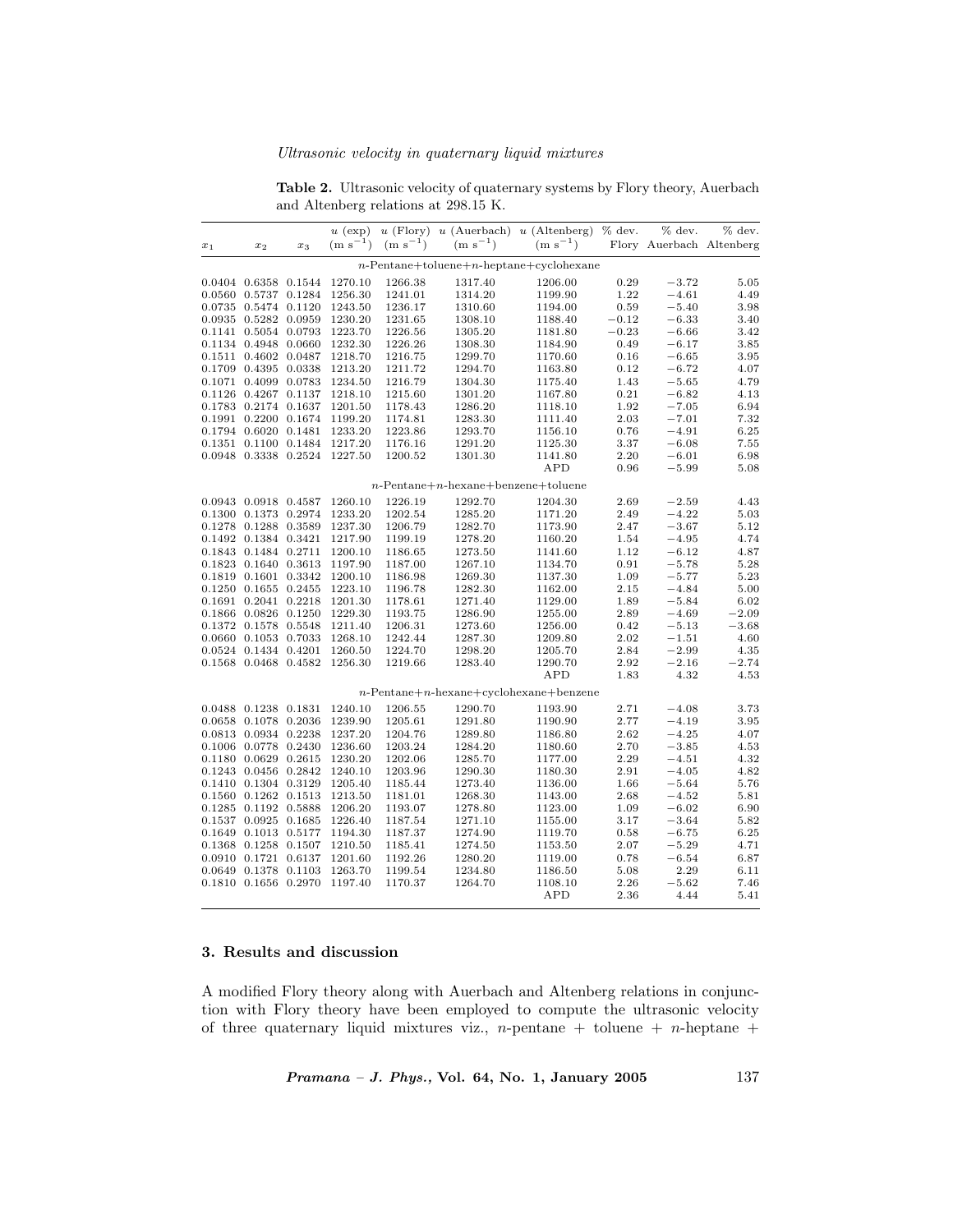

Figure 1. Average percentage deviations for the quaternary systems by Flory, Auerbach and Altenberg relations at 298.15 K.

cyclohexane, n-pentane + n-hexane + benzene + toluene and n-pentane + nhexane + cyclohexane + benzene at 298.15 K. The modified Flory theory has been put to test since it is for the first time that the modified form is being used to predict the ultrasonic velocity of quaternary liquid mixtures. An assessment has then been made on the merits of the three approaches. Table 1 records the necessary data for the pure components, which have been taken from literature [5]. Table 2 lists the values of the experimental ultrasonic velocity taken from literature [5], theoretically computed values of ultrasonic velocity using Flory relation, Auerbach and Altenberg relations along with their average percentage deviations at 298.15 K, using eqs (1), (2) and (5). Figures 1a–c provide a graphical representation of the average percentage deviations of the three quaternary systems under investigation with respect to the experimental values as computed by the three methods viz., Flory, Auerbach and Altenberg relations respectively at 298.15 K.

A perusal of table 2 reveals that the modified Flory theory performs admirably as compared to the other two relations, for all the systems under consideration as the average percentage deviation (APD) values of the three systems follow the order: Flory < Altenberg < Auerbach (System I) and Flory < Auerbach < Altenberg (Systems II and III).

The above observation makes the validity of the Flory theory for the prediction of the three systems under investigation all the more significant. Also evident is the fact that both Auerbach and Altenberg relations, which employ surface tension

138 Pramana – J. Phys., Vol. 64, No. 1, January 2005